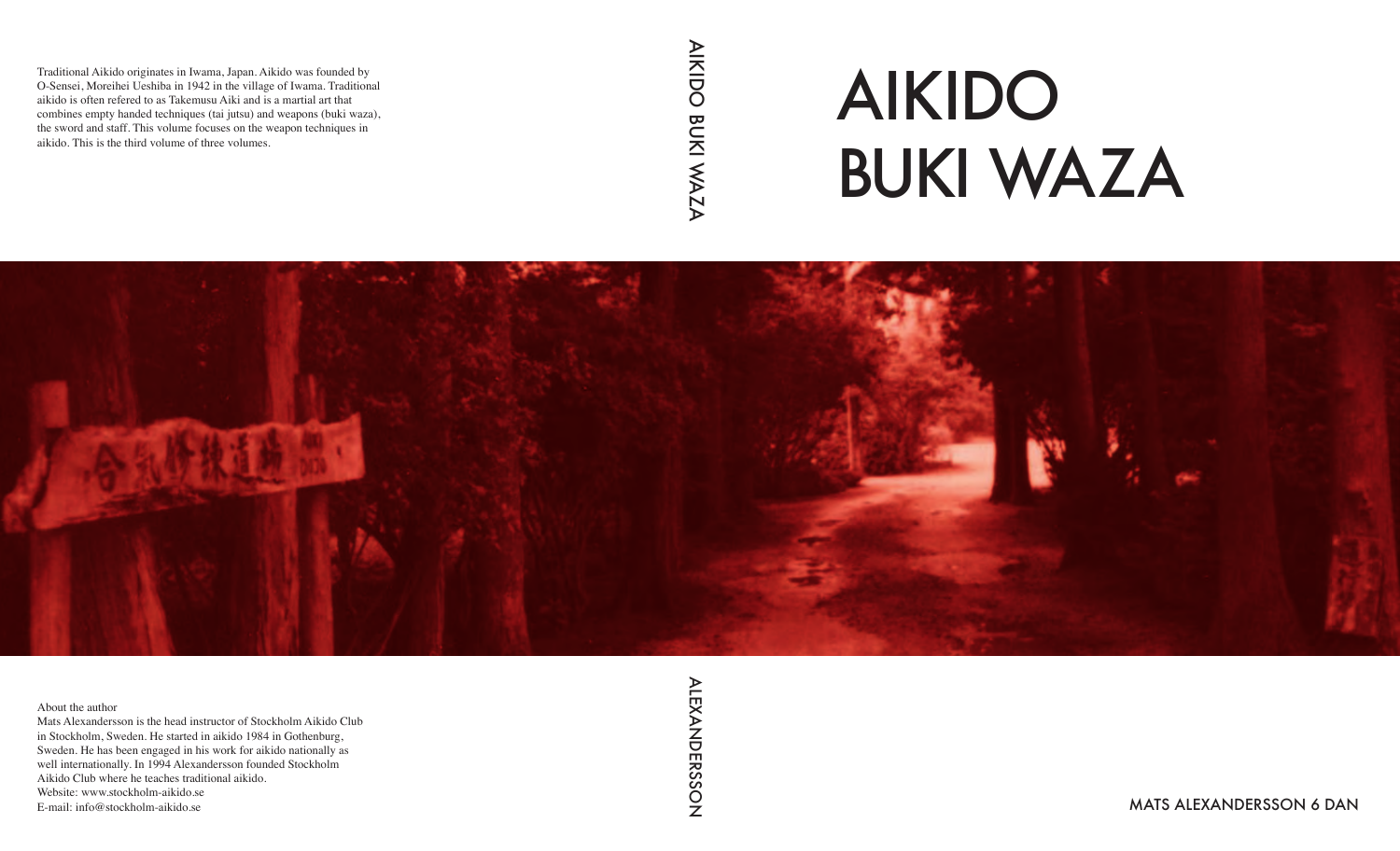## AIKIDO BUKI WAZA

**BY** MATS ALEXANDERSSON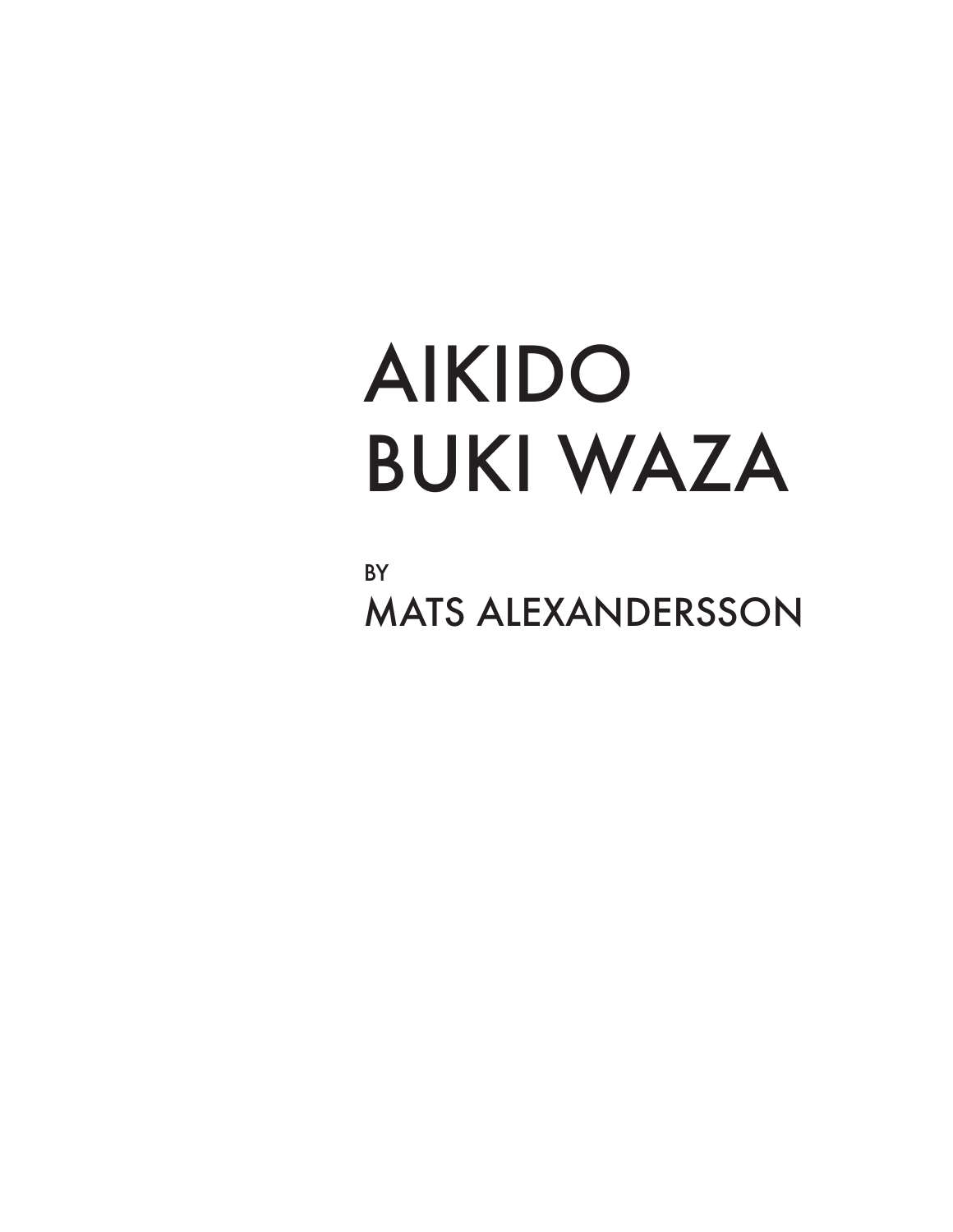#### **AIKIDO BUKI WAZA**

Copyright © 2016 Mats Alexandersson

ISBN-13: 978-1532752179 ISBN-10: 1532752172 Published by Createspace

Technique photos by Svante Larsson Additional photos by Mats Alexandersson

Mats Alexandersson, 1965– Aikido Buki Waza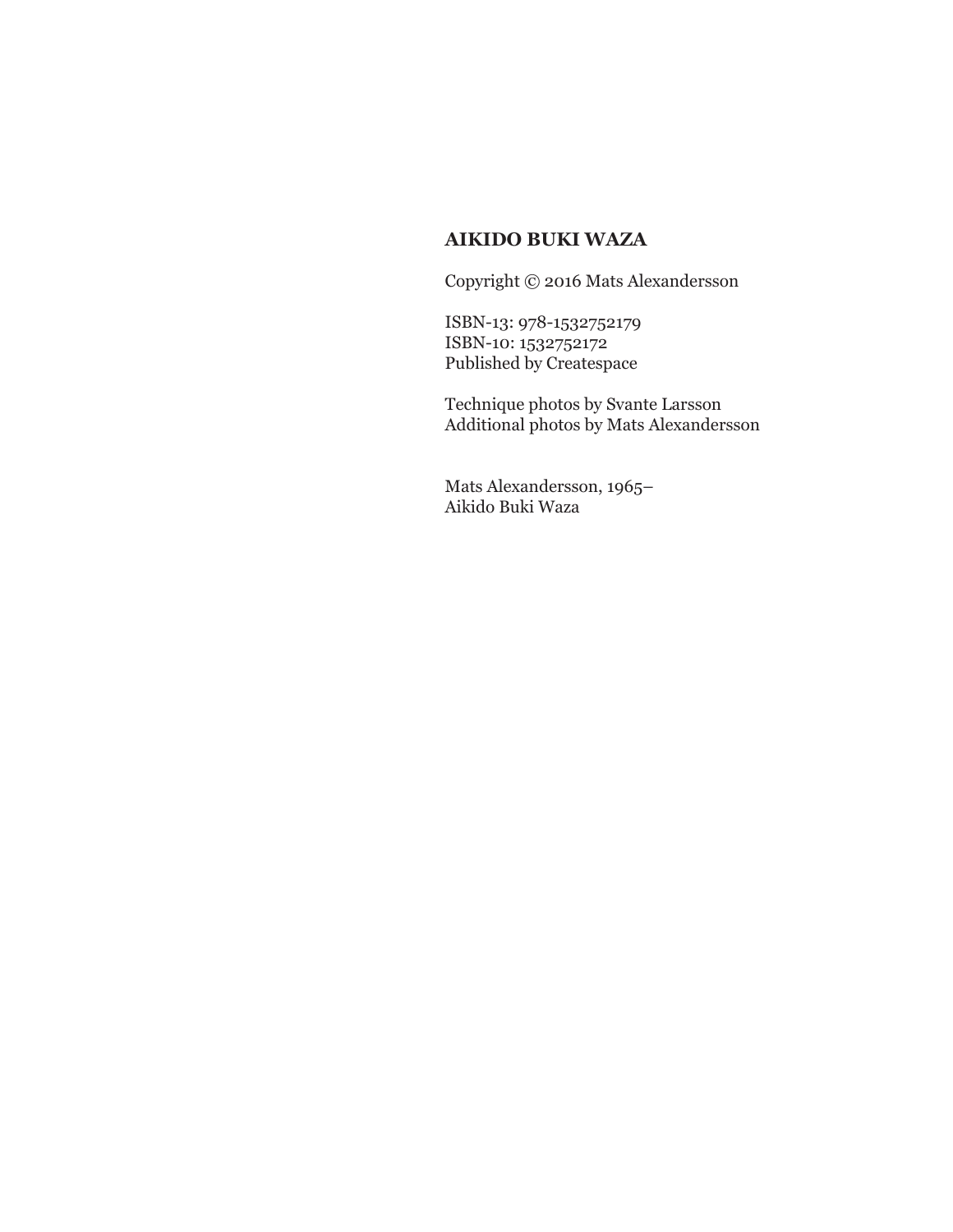#### **CONTENTS**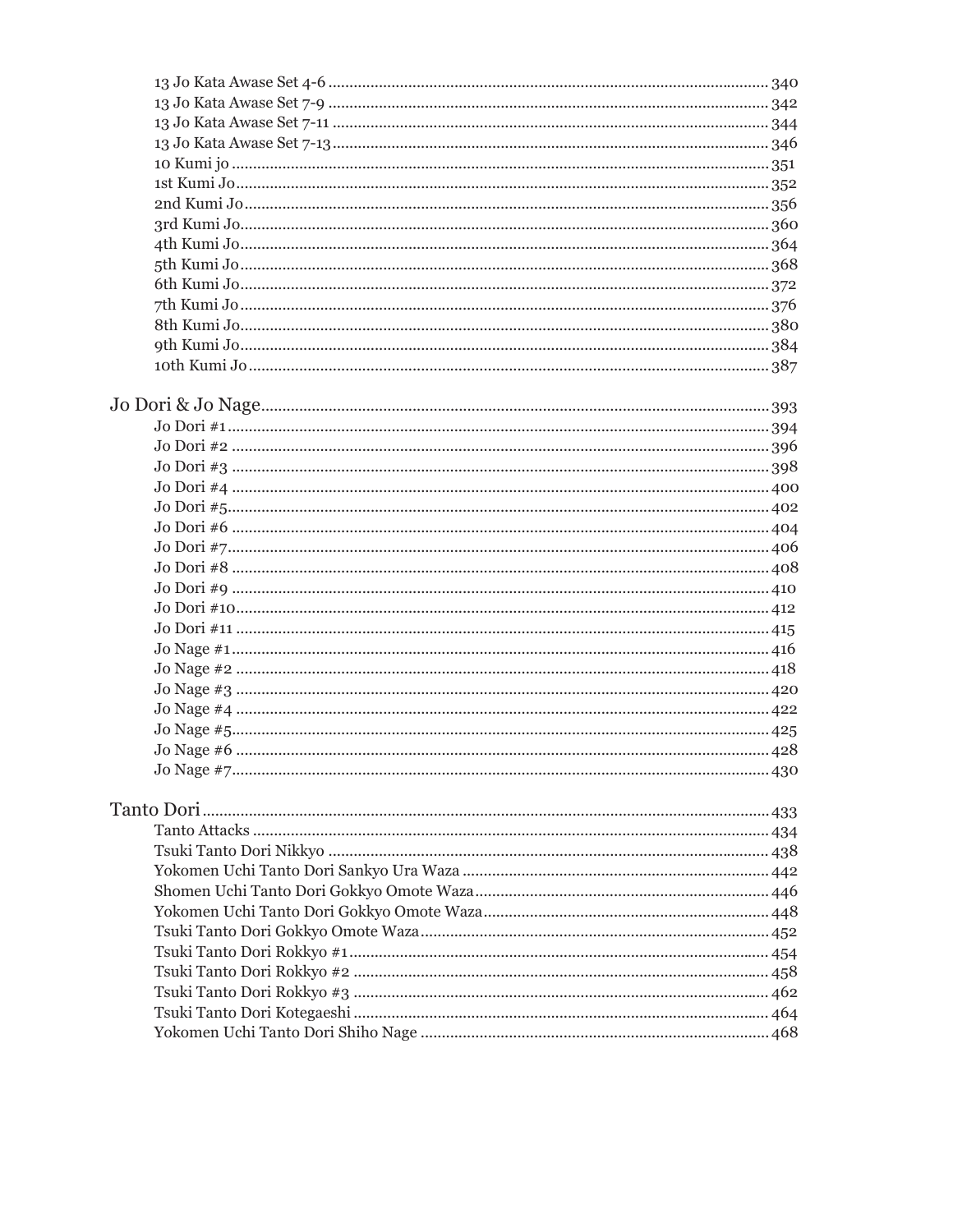#### INTERVIEW WITH SAITO SENSEI

#### **Interview with Saito Sensei in 1996**

Saito Sensei is celebrating 50 years in Aikido this year. He began his studying of aikido in 1946. This led him to be a long time uchi deshi of O-Sensei's for more than 23 years. O-Sensei passed away in 1969 with his head in the hands of Saito Sensei, and a long time teacher-student relationship ended.

 The Iwama Dojo and the Aiki Shrine was left in Saito Sensei's care. This and the Aikido the founder taught in Iwama is something Saito Sensei still today is preserving and teaching, not only in Iwama, the birthplace of Aikido, but all over the world. Saito Sensei's paramount objective is to preserve the Aikido the founder taught and not to change it in any way. In this perspective Saito Sensei is very much unique; since it has been common practise of aikido teachers to develop their own aikido. Saito Sensei has continued teaching the Aikido of the founder and left his mark in the Aikido community through a series of books and videos. Today when Saito Sensei is celebrating his 50 years in Aikido he is also the Dai Sempai at Hombu Dojo.

#### **The Interview**

During the week in Denmark Saito Sensei gave me the opportunity of an interview. As I had a great interest in, and several questions regarding, the background of Aikido I took the opportunity to find some answers. Today Saito Sensei is one of few who people who have a direct link to the founder and also one of few who can give first hand information on Aikido and its background.

Alexandersson: Did Saito Sensei train other forms of Budo prior to your Aikido training?

Saito: Yes I did. I did Kendo, Karate and some Judo.

Alexandersson: How come Saito Sensei started training Aikido?

Saito: I heard of a mysterious man doing an unknown form of Budo close to where I lived. This was in 1946 and I began studying for the founder. When I started with Aikido, we trained really hard. At times we did a lot of Suwari waza techniques; even if our knees were bleeding we still carried on training!

We did Suwari waza for days and then changed to something else, like ryotedori techniques and did that for days. This was the way the training was conducted in Iwama.

- Alexandersson: At the time Saito Sensei started Aikido, were there many other students in the dojo?
- Saito: Well, there were several students at the time. Tohei, Abe, Tanabe and Shioda were training when I began. Tohei stayed only for a short time and then left due to the fact that he was forming a family. Abe stayed for a year and then left for France. Tanabe stayed there for a short time and so did Shioda, who left to work at a Steel Mill where he started teaching aikido.
- Alexandersson: Besides Saito Sensei, who has been Uchi deshi the longest? And for how long?
- Saito: There were not any other uchi deshis! Especially if you mean long term students who stayed for a year or more. Most of the students stayed not longer than 3 to 6 months.
- Alexandersson: Who among the Senseis today have been uchi deshis?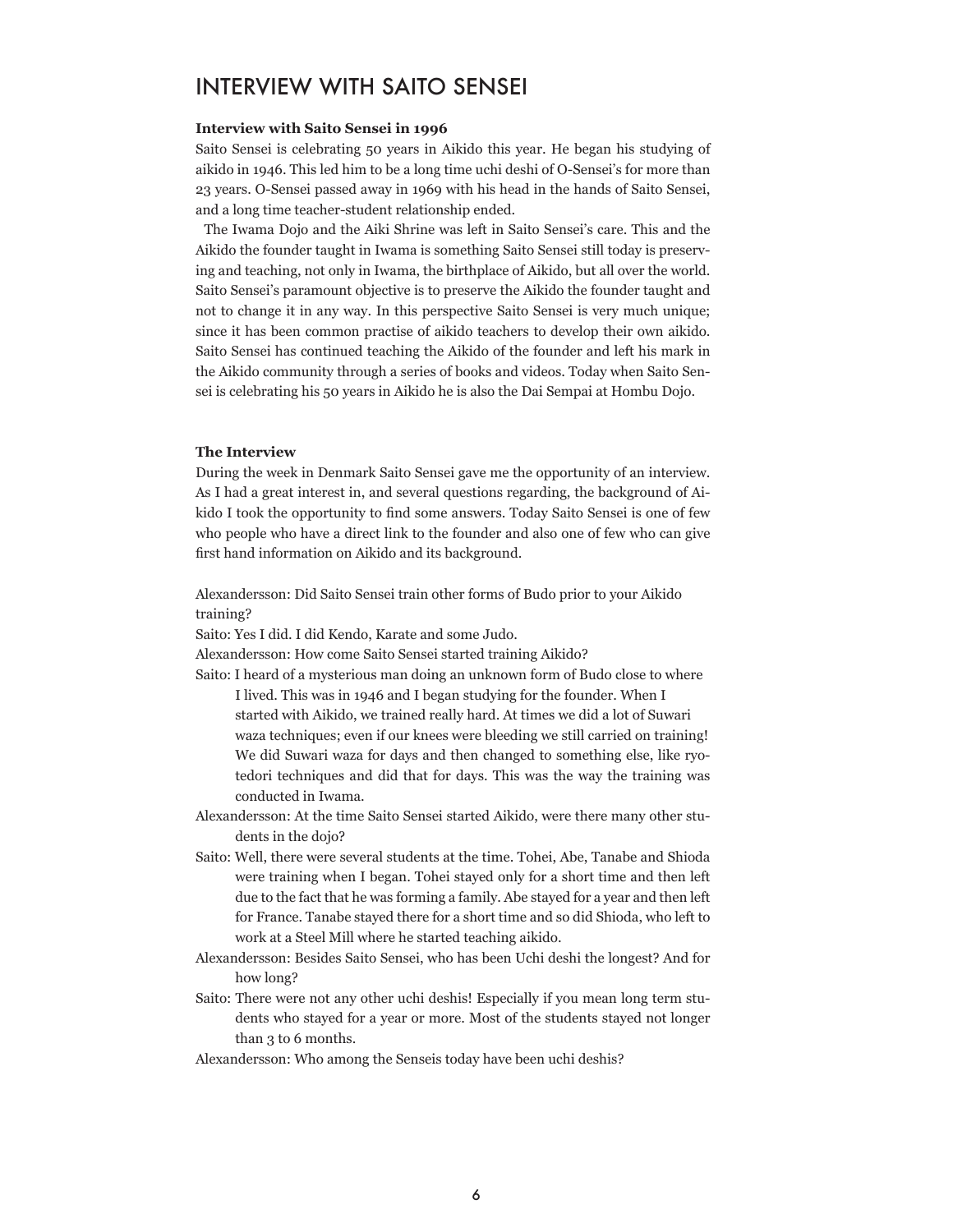#### 1ST SUBURI

#### **1st Suburi - Ichi no Suburi**

1 Start out in hanmi and hold bokken in your center. The end pointing aproximately to the belly button.



- 2 Raise the bokken straight up. The movement is initited from the hip. Synchronize yor breathing with the movement. Inhale through your nose when raising the bokken and exhale through your mouth when letting the strike fall. You actually find strength in exhaling, and using your abdomen to pressure out the air from your lungs. The movement should be one. One continous movement, inhaling and exhaling, raising and striking.
- 3 Let the bokken move all the way back in basic practise. In partner pratcise this is not necessary or even genrallay advisable, since the movment in partner practise is genrally a smaller movement.





4 When moving in for the strike you turn the hip and the hip movment pulls out the bokken's movement.

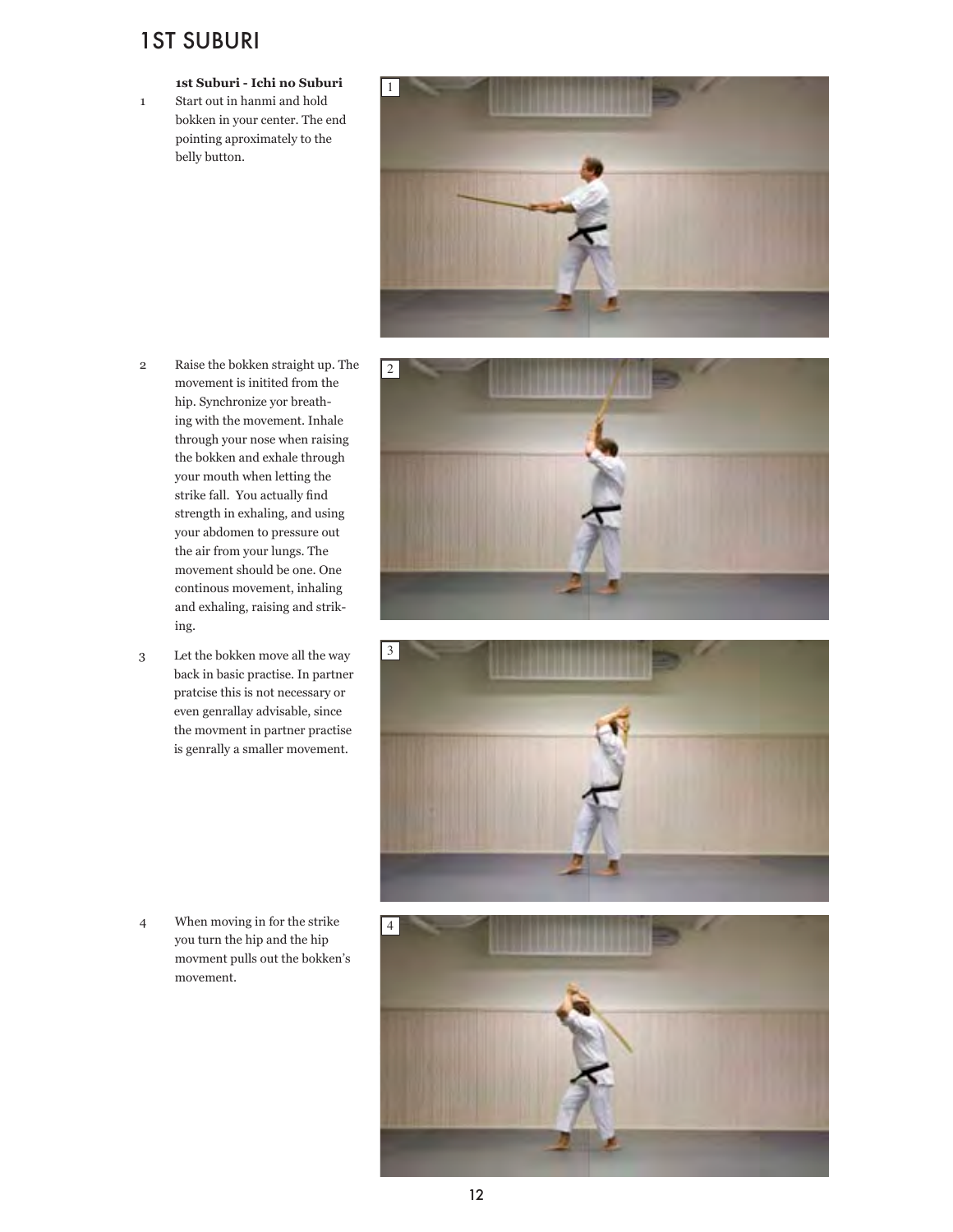#### 1ST SUBURI

5 You strike with the exact same movment as when striking shomen uchi.

6 You end the strike horisontally. The position should be without correction leaving you ready for continous movement.

- 7 You hold the bokken in the center with the end pointing to your cxenter and about the height of the belly button.
- 8 You hold the bokken with the left hand all the way to the end and the right hand aproximately with with the space of two hands in between the two hands. You basically hold the bokken with the little finger and the ring finger. Those are your strong grabbing fingers. The other fingers maintain relaxed hold.
- 9 The hold when not actually striking is relaxed and therefore sensitive to any contact and pres sure.
- 10 When ending a strike you turn your wrists inwards with the feeling of wringing out a wet rag. Note that you only turn the wrists, not all the way up and including your elbows. At this point the grip with the little fingers and ring fingers grab strongly, but also you let the inside of the index finger's joints lock on top of the bokken. This ensures that all kokyu power is extended through the bokken.





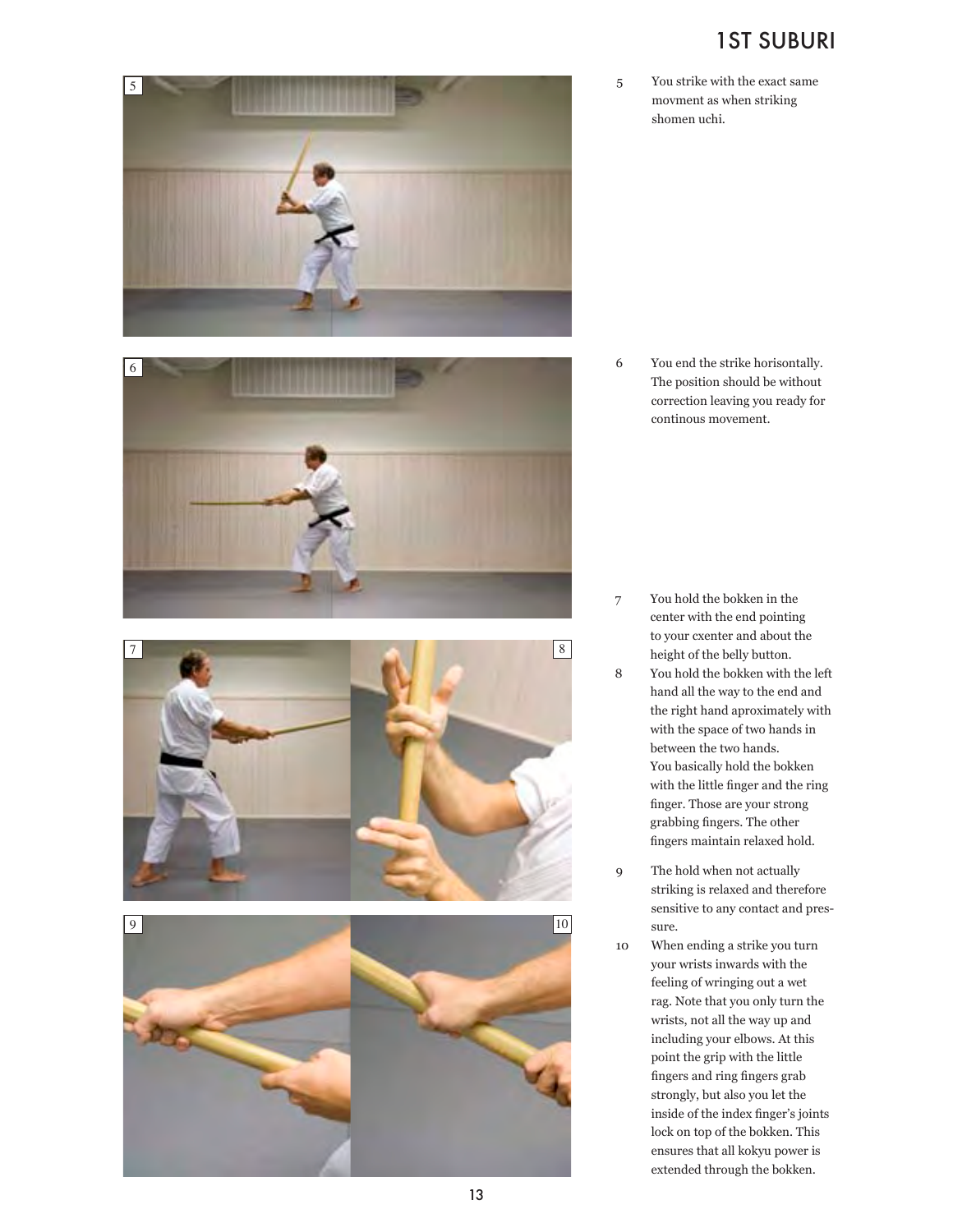## KUMI TACHI

Kumi tachi is a set of partner practices with bokken. There are 7 kumi tachi and the exercise, ki mu subi no tachi. These execises make up for the basic curriculum for bokken. There are also numerous variations, henka waza. The henka waza includes bokken variations and tai jutsu variations that tie together the concept of riai in kumi tachi. However in this book no henka waza are shown.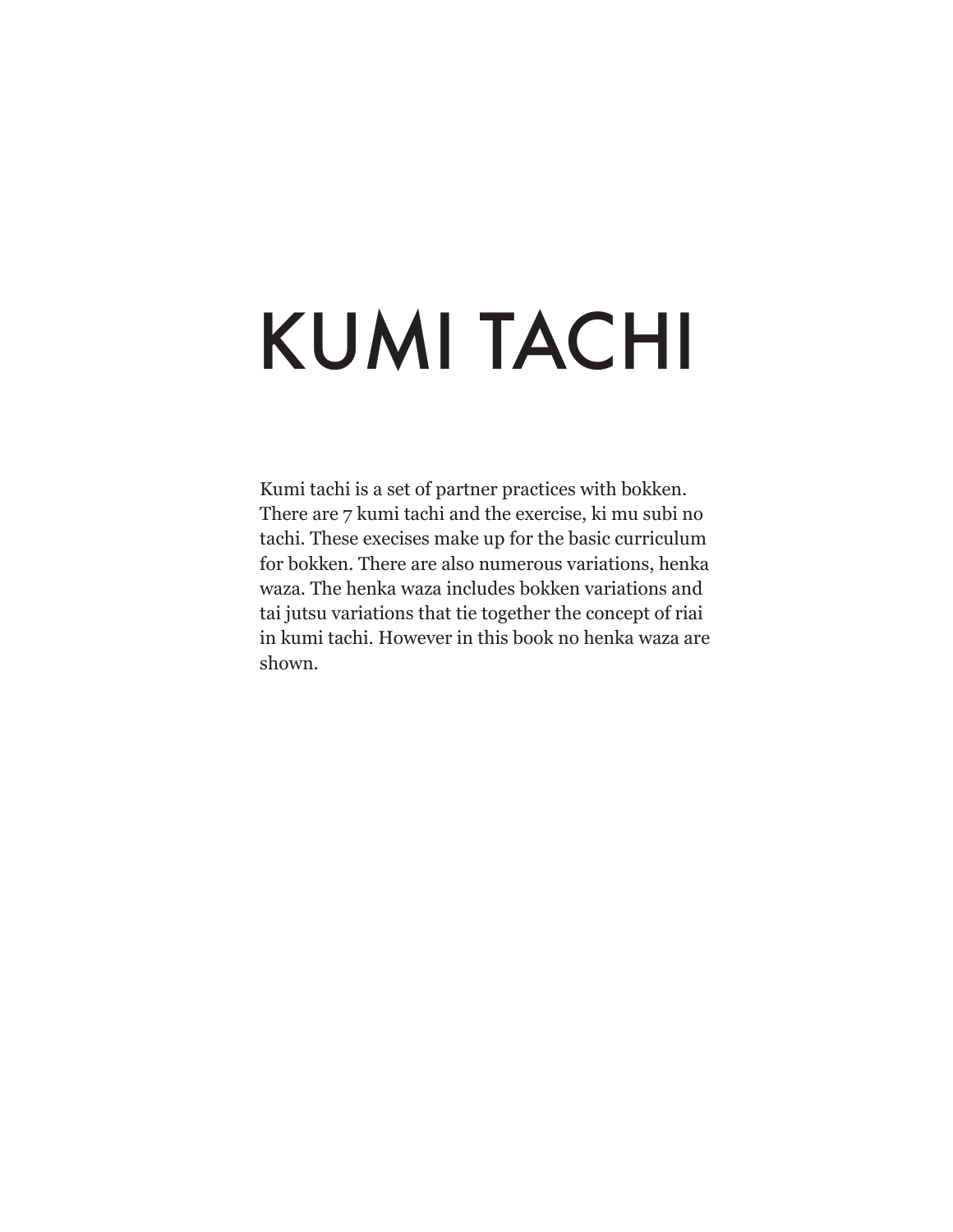### 1ST KUMI TACHI - ICHI NO TACHI

**Each picture is numbered with two numbers. Top number describes where in the kumi tachi we are, and the bottom number describes the order of the image.**

- 1 Start out in ken no kamae. The 1st set of movements are images 1-6.
- 2 Uke tachi raises the sword to strike a shomen uchi.





- 3-5 Uchi tachi steps off the attacking line and starts a horisontal cut towards the abdomen.
- 3-6 Uke tachi slides back and cuts straight down.



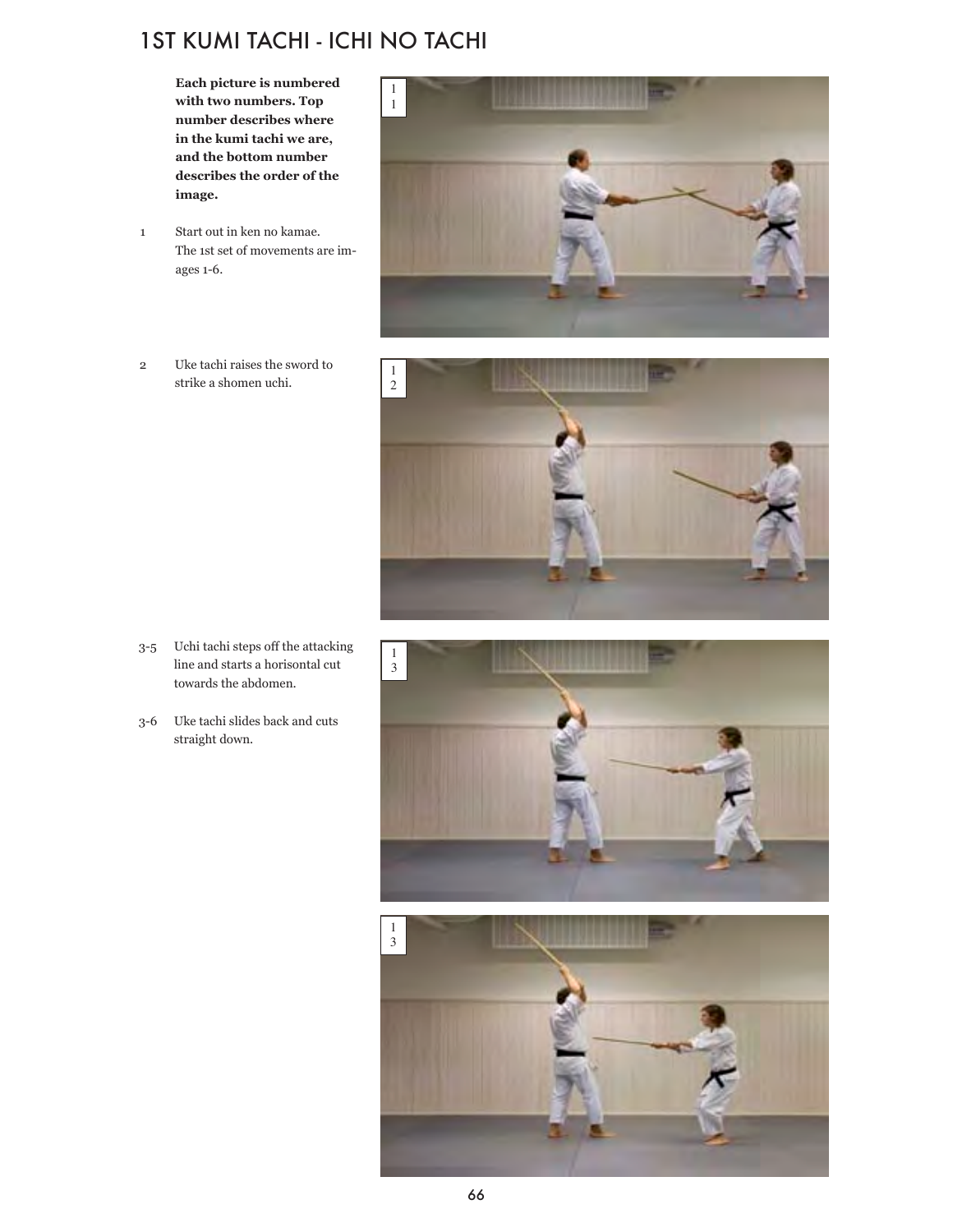#### 1ST KUMI TACHI - ICHI NO TACHI



7-8 Uchi tachi steps forward and strikes a shomen uchi. The 2nd set of movements are images 7-11.

8 As this is more of an exercise where you practise awase, control, stability and other things, than an actual practical technique, there is astrong element of co-operation in the very end. Here you try to tie ki together, by blending in together to make a firm stable finsih and with a feeling of having the focus and stability concentrated in one point.

> There is no finite way of controlling your partner in tis exercise, therefore it is more of an exercise to mould important skills you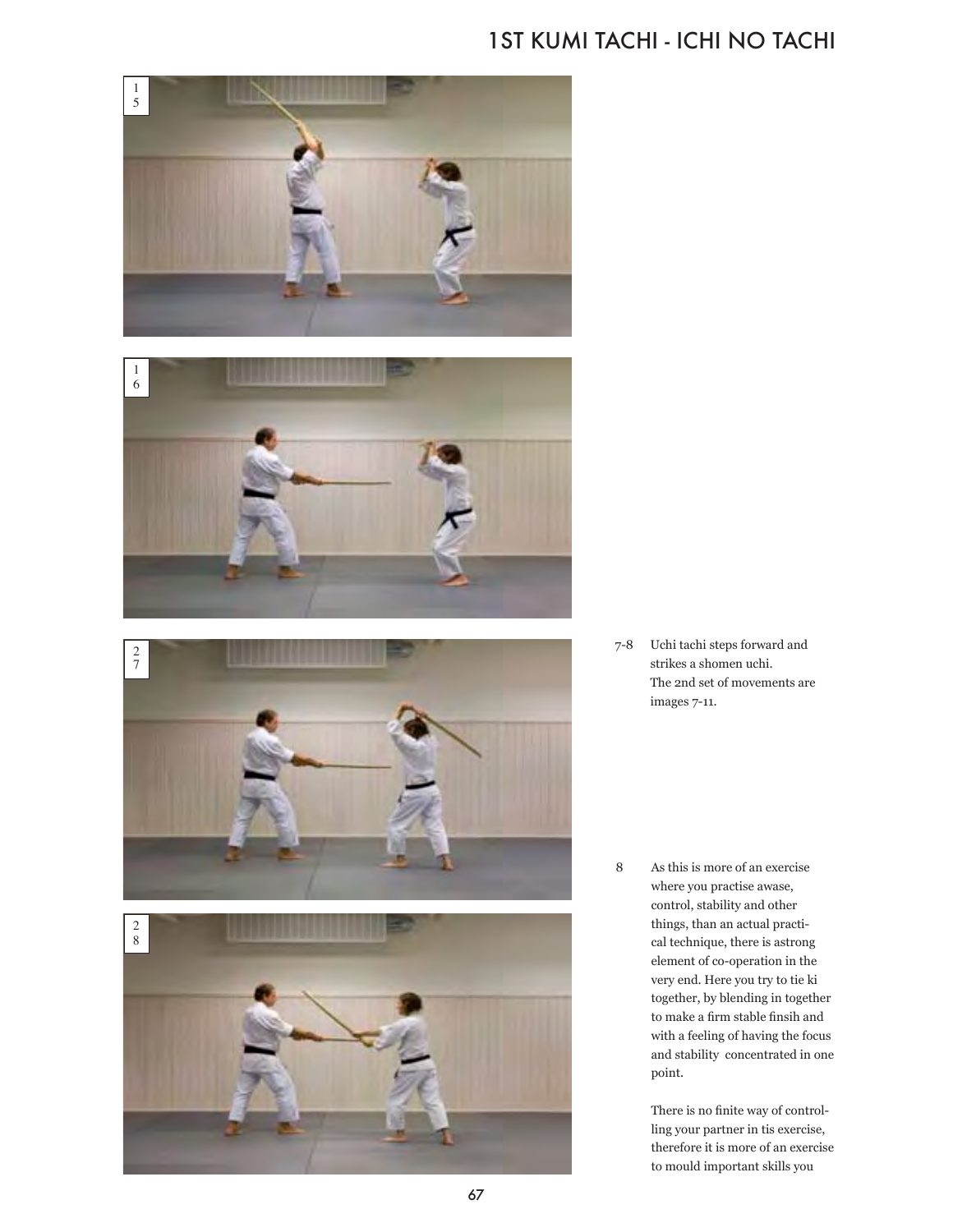### 2ND KEN TAI JO

As far as I know there have been few or no real changes of the second ken tai jo. It seems to have been pretty much stable from the start.

1 Uchi starts out in ken kamae, and uke starts out in tsuki kamae.

2 Uke opens up the stance, allowing uchi to strike a straight forward shomen uchi.







4 Uchi turns the hip, moves forward and strikes a yokomen uchi.

3 Uke turns the hip and steps backwards blocking the attack with what was the back end of the jo, now beeing the front end.

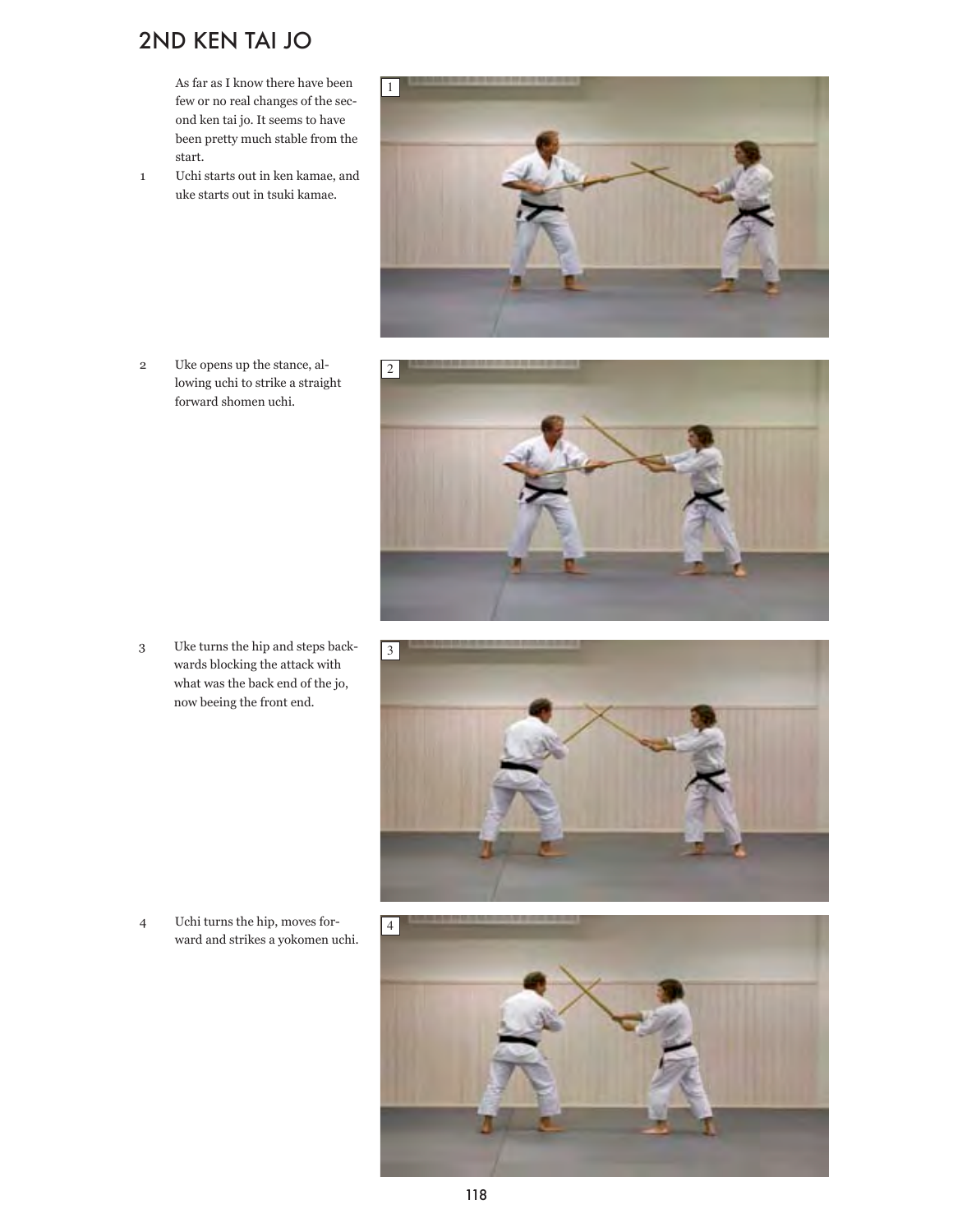

5

## 2ND KEN TAI JO

5 Uke steps backwards and blocks the yokomen uchi.

5-8 Uchi initiates another yokomen uchi. Uke steps across the attacking line and turns the jo around, stopping uchi's movement with a tsuki towards the upper part of uchi's chest.

> It is important to actually step across the attacking line so that uke ends on the other side, and not in direct line with uchi's bokken. This is to avoid injury.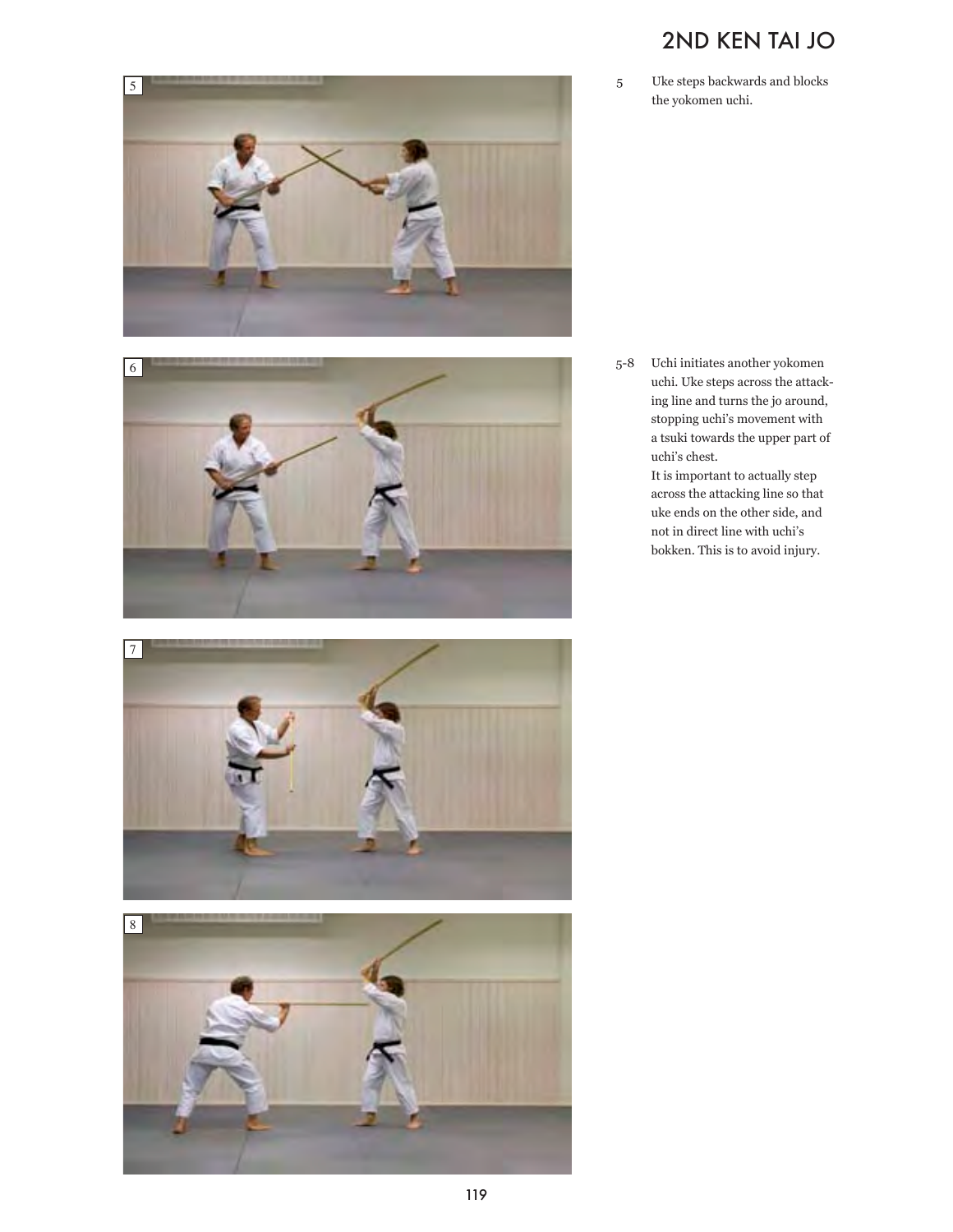#### MEN UCHI GEDAN GAESHI

#### **Men Uchi Gedan Gaeshi**

1-3 Start out in ken no kamea, then take a step back slightly off the attacking line. Let the jo remain on the attacking line. Turn hip and body back onto the attacking line again and strike a straight strike, shomen uchi.







4 Slide off the attacking line to the left, simultanously pull the jo back and conceal the jo behind your body.

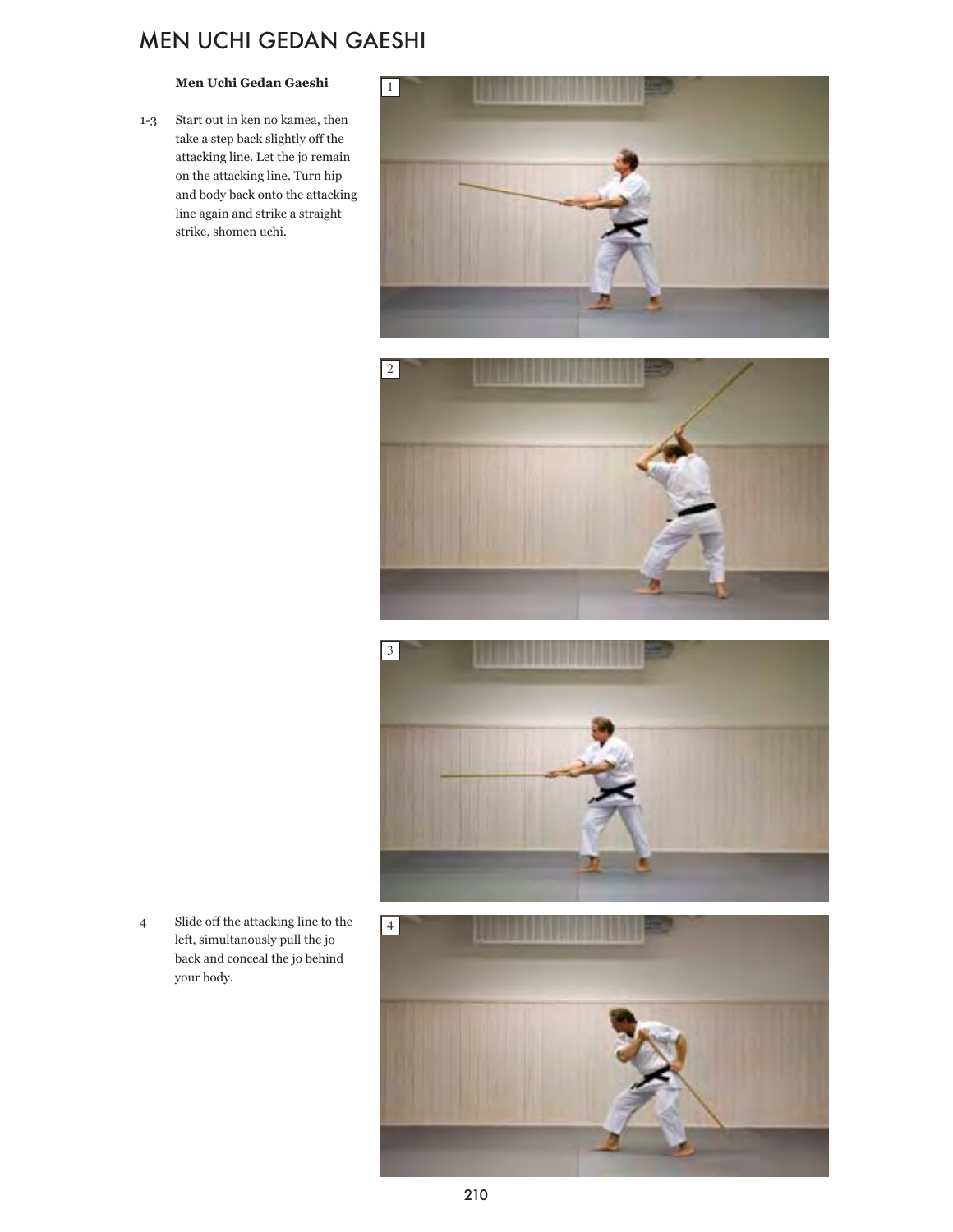### MEN UCHI GEDAN GAESHI

5 6



5-7 Turn the hip and step forward slightly off the atatcking line, at the same time start raising the jo in an arch -like movement. The aim is to strike from above and the side across an imaginary opponent's knee.

- 8 Detail. Strike towards the knee and stay off the attacking line.
- 9 Detail. Conceal the jo behind your body. As in picture no. 4.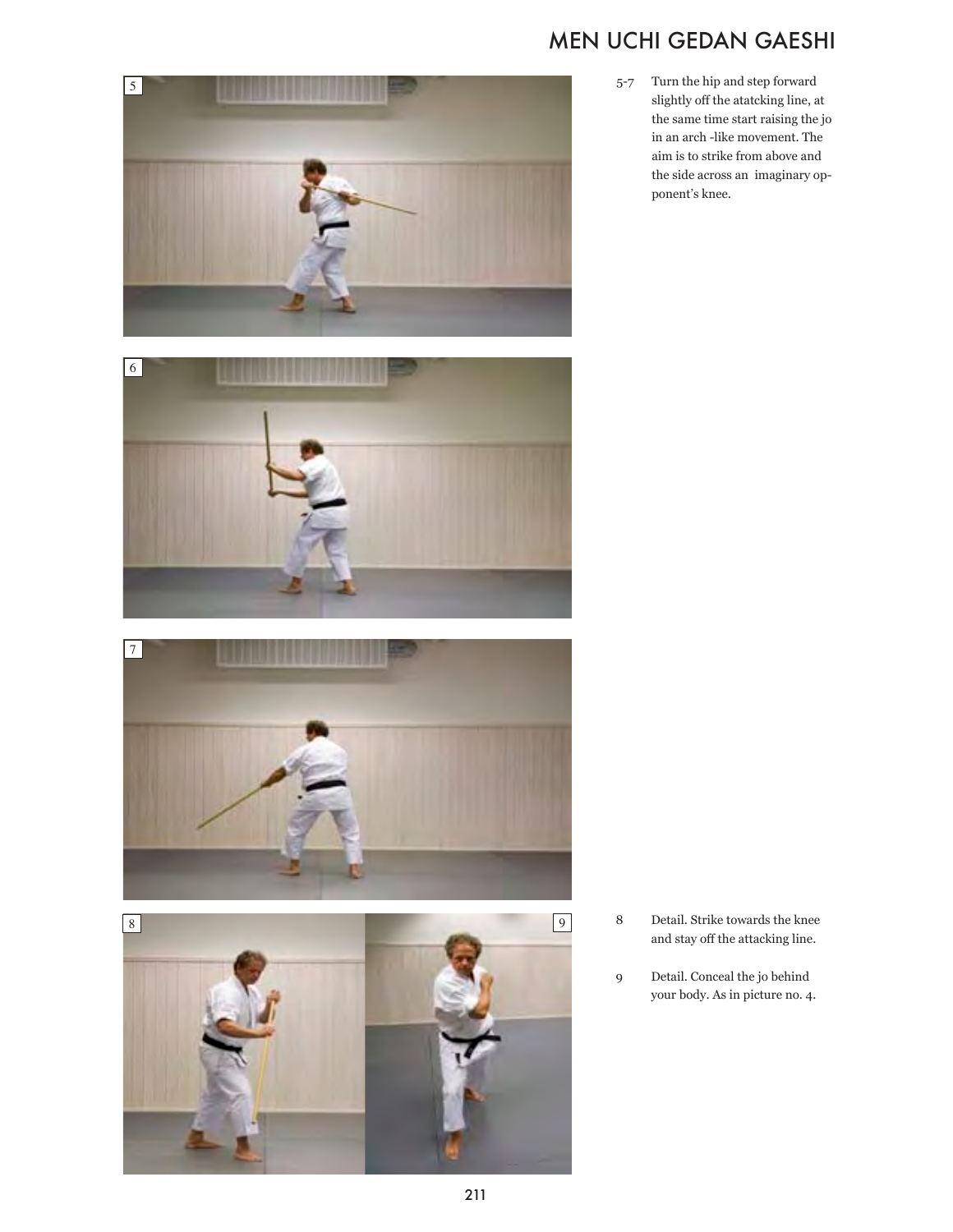## 31 KATA KUMI JO SEGMENT 1 - 11



26 Uchi moves forward to strike a shomen uchi. Uke moves off the attacking line, feettogether and strikes at the wrist, stopping the the attack momentarily.







27-28 Uchi's strike continues and uke moves into strike yokoemn uchi.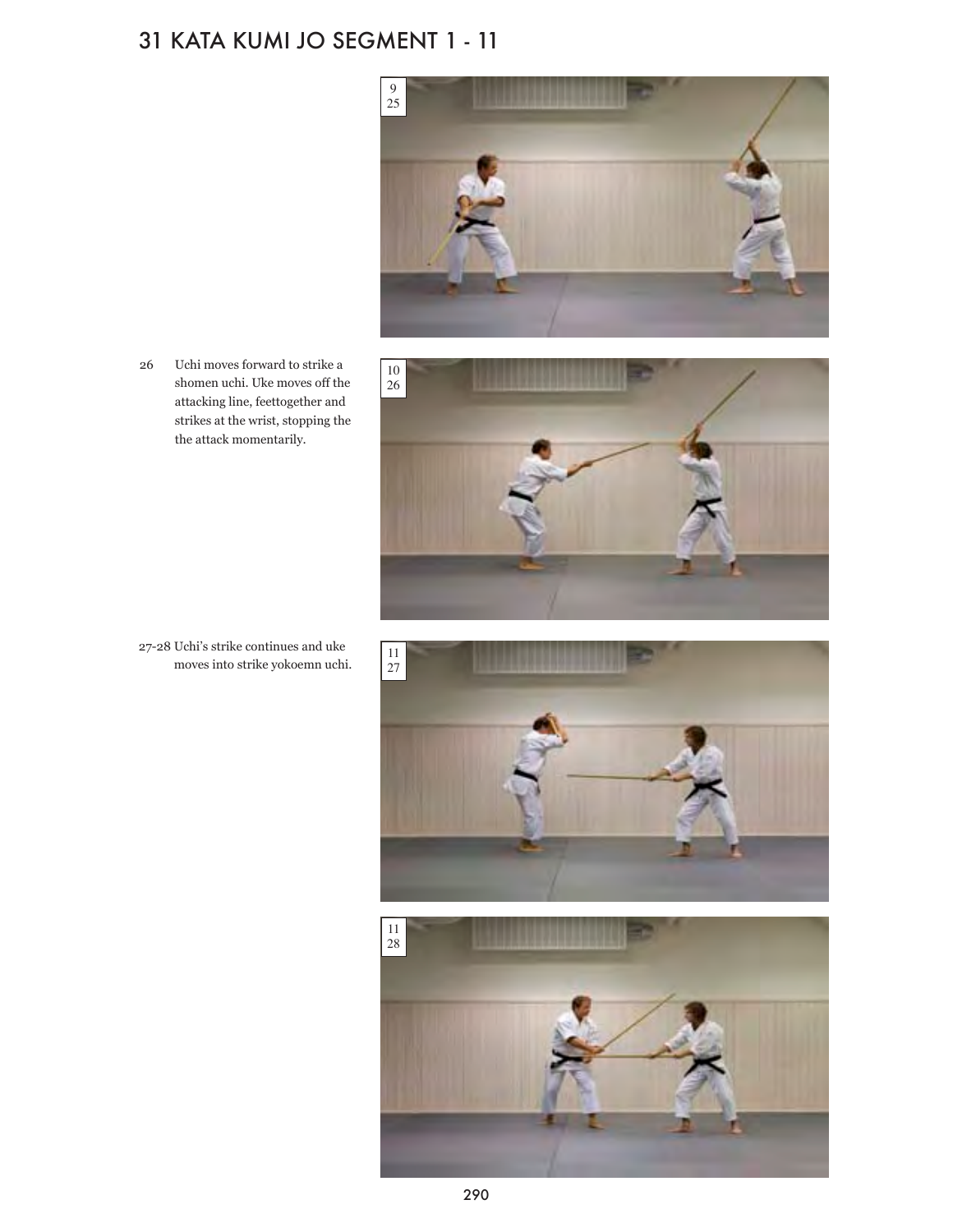## 31 KATA KUMI JO SEGMENT 13 - 17



Start out in position number 12. 1-3 Uke strikes a tsuki.

Uchi performs a maki otoshi.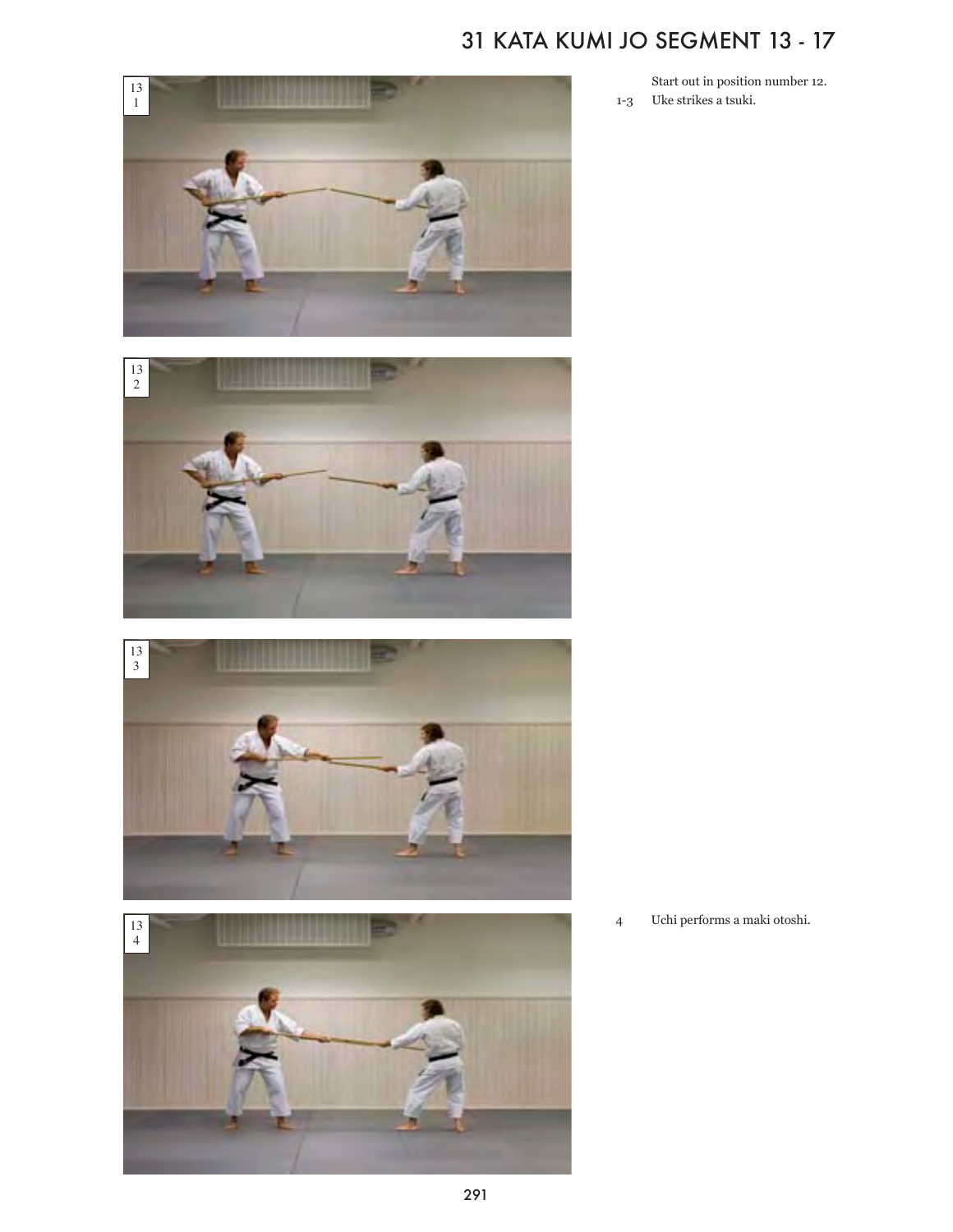### 1ST KUMI JO

1 Uke starts out in jo kamae and uchi in tsuki kamae.



2-5 Uchi strikes a jodan tsuki. Uke moves off the attacking line to the right and executes a kaeshi tsuki.

> Note, when striking jodan tsuki be aware of the obious danger in practice. Its is common to alter the jodan tsuki, for safety reasons, so it will be executed somewhat lower.





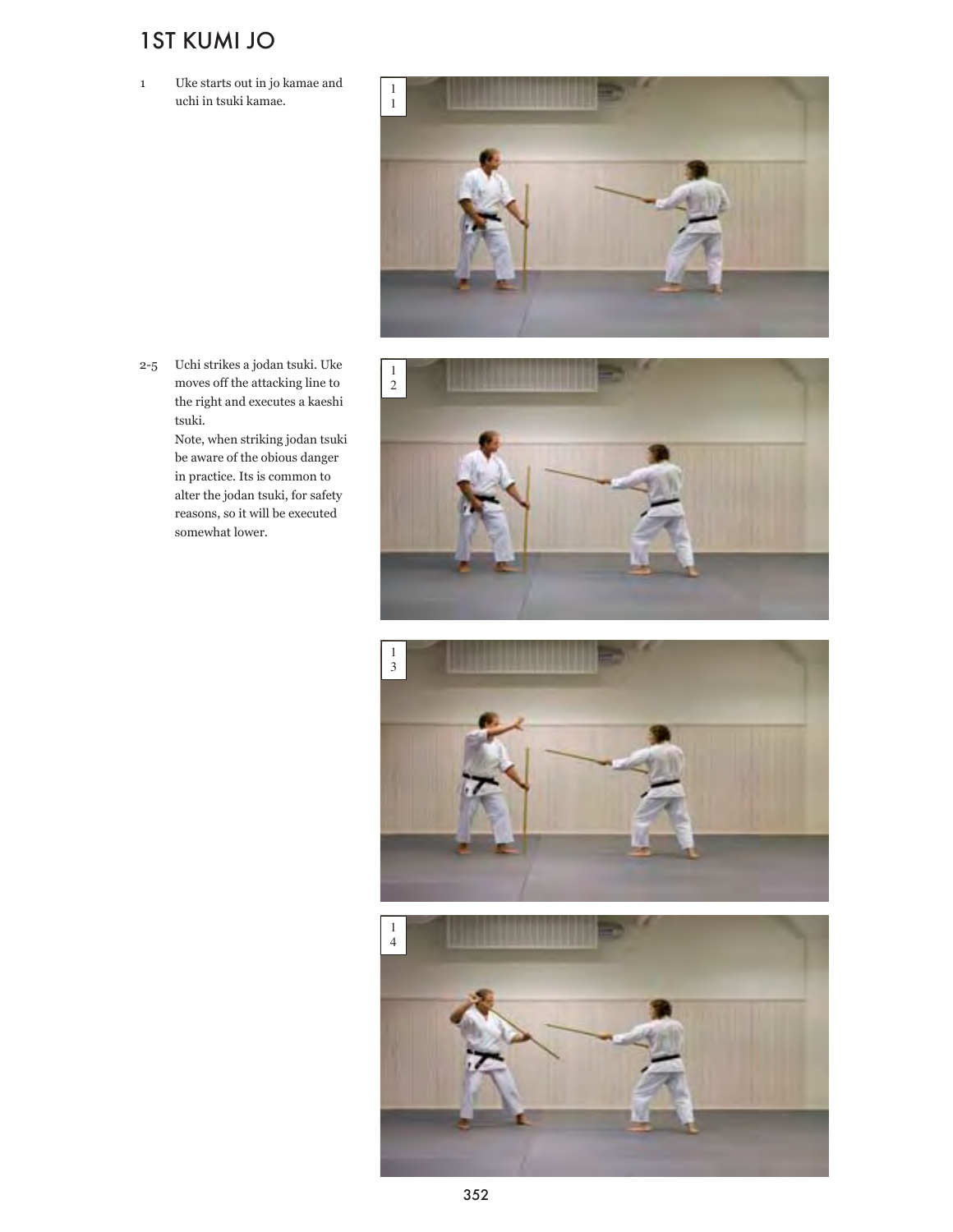### 1ST KUMI JO









6-8 Uchi blocks uke's kaeshi tsuki with maki otoshi, a circular movement done with the right hand, starting from below then upwards and down. Afterwards uke directly moves in with a jodan tsuki. Uke move off the attacking line to the right and blocks the tsuki by lifting the jo high, above the head.

> The block has a sticky feeling so uke should try to maintain contact with uchi's jo. By doing so uke will have control of uchi's jo and being able to sense the intentions of uchi.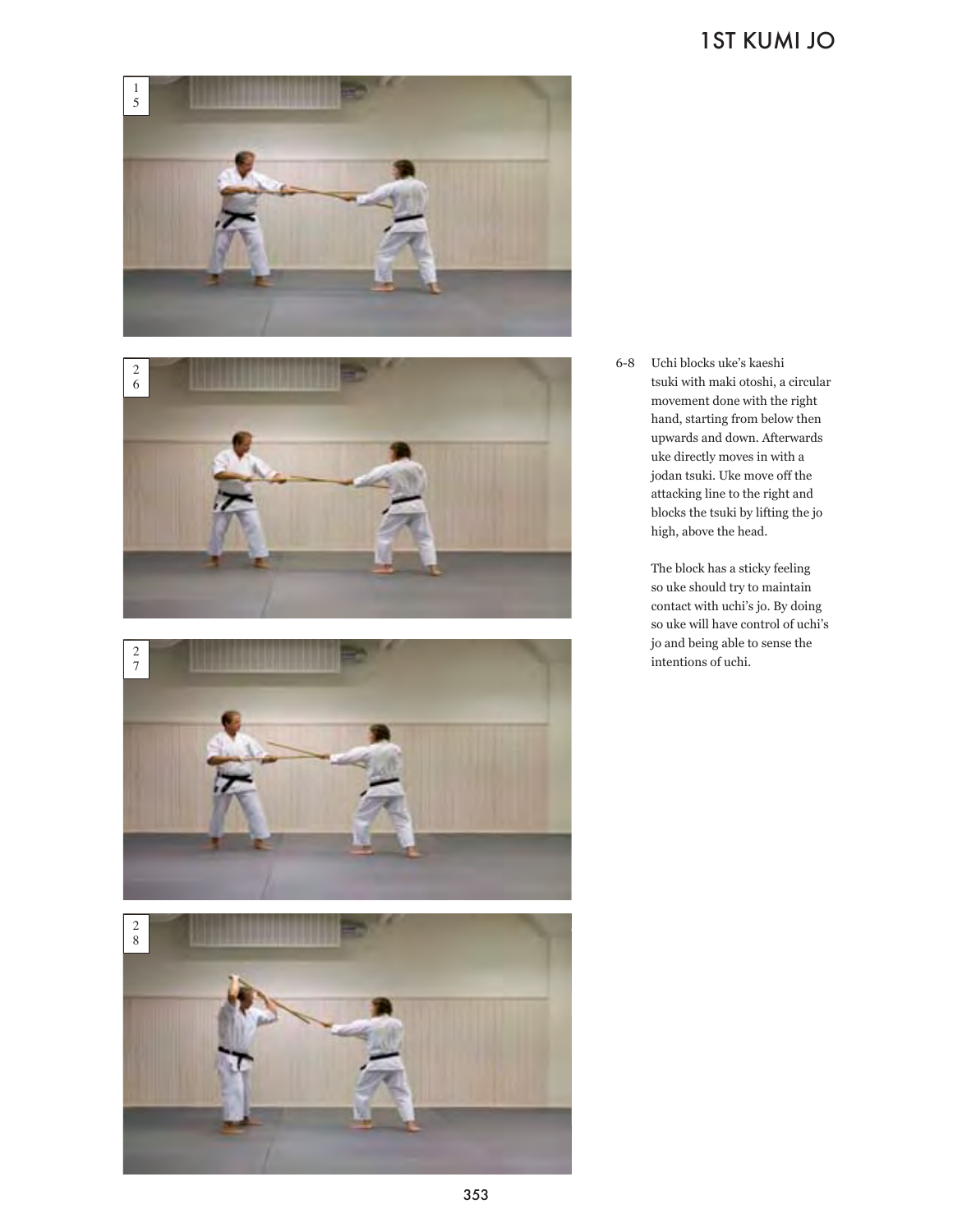#### JO DORI #9

This varaiation is a based on kokyu ho.

1 Uke is prepared to strike a choku tsuki.



2 Nage blends with the attack and steps forward off the attacking line to the left. Nages prepares tpo grab uke's hand.







4 As nage grabs the jo with left hand, nage turns the hip 180 degrees, and positions himself hip to hip. As you would do in morote dori kokyo ho.